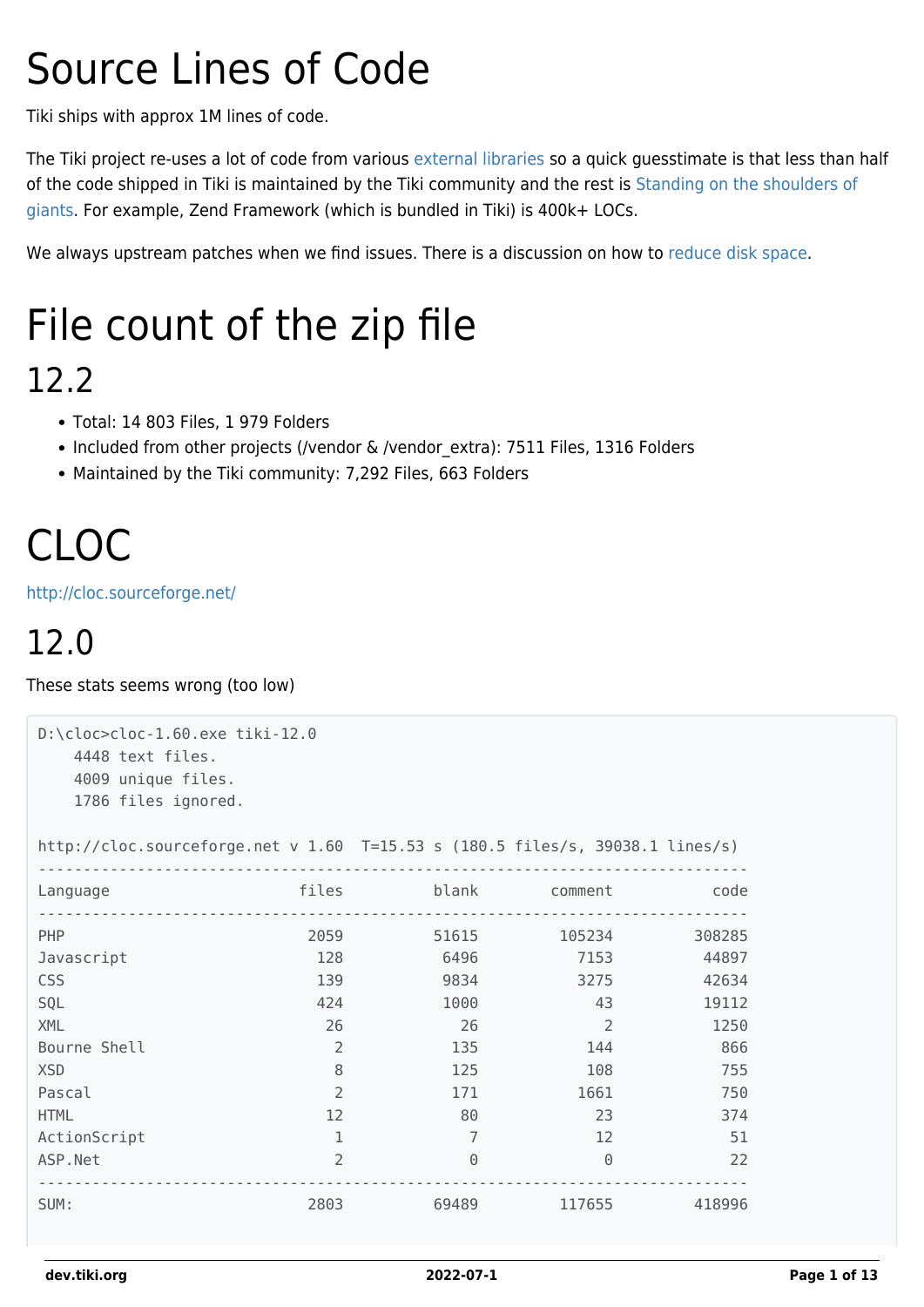| D:\cloc>cloc-1.53.exe tiki-7.0.RC1<br>8768 text files.<br>8354 unique files.<br>1265 files ignored. |                |                    |               |         |  |
|-----------------------------------------------------------------------------------------------------|----------------|--------------------|---------------|---------|--|
| http://cloc.sourceforge.net v $1.53$ T=614.0 s (11.6 files/s, 2856.3 lines/s)                       |                |                    |               |         |  |
| Language                                                                                            | <i>files</i>   |                    | blank comment | code    |  |
| PHP                                                                                                 |                | 5197<br>110589     | 346616        | 756290  |  |
| <b>XML</b>                                                                                          | 526            | 820                | 34            | 239020  |  |
| Javascript                                                                                          | 712            | 20156 70           | 22145         | 129987  |  |
| <b>CSS</b>                                                                                          | 243            | 10637              | 7181          | 54734   |  |
| <b>HTML</b>                                                                                         | 105            | 4795               | 1521          | 30230   |  |
| SQL                                                                                                 | 330            | 1035               | 85            | 13524   |  |
| <b>XSD</b>                                                                                          | 12             | 197                | 74            | 1672    |  |
| <b>XSLT</b>                                                                                         | 6              | 176                | 46            | 800     |  |
| <b>ASP</b>                                                                                          | 1              | 129                | 347           | 479     |  |
| Bourne Shell                                                                                        | $\overline{2}$ | 33                 | 26            | 170     |  |
| <b>DTD</b>                                                                                          | $\overline{2}$ | $\Theta$           | $\Theta$      | 82      |  |
| ASP.Net                                                                                             | $\overline{4}$ | $\Theta$           | $\Theta$      | 61      |  |
| ActionScript                                                                                        | 1              | 8                  | 21            | 47      |  |
| SUM:                                                                                                |                | 7141 148575 378096 |               | 1227096 |  |

-------------------------------------------------------------------------------

### 6.3

D:\cloc>cloc-1.53.exe tiki-6.3 8131 text files. 7804 unique files. 1208 files ignored.

http://cloc.sourceforge.net v 1.53 T=653.0 s (10.2 files/s, 2426.6 lines/s)

| Language     | files | blank  | comment        | code   |
|--------------|-------|--------|----------------|--------|
| PHP          | 4939  | 104360 | 331078         | 706592 |
| <b>XML</b>   | 512   | 565    | $\overline{2}$ | 237210 |
| Javascript   | 606   | 10802  | 11649          | 64287  |
| <b>CSS</b>   | 205   | 9618   | 6456           | 49171  |
| <b>HTML</b>  | 77    | 4263   | 1808           | 28444  |
| SQL          | 294   | 1001   | 86             | 12800  |
| <b>XSD</b>   | 12    | 197    | 74             | 1672   |
| <b>XSLT</b>  | 6     | 176    | 46             | 800    |
| <b>ASP</b>   | 1     | 129    | 347            | 479    |
| Bourne Shell | 3     | 37     | 25             | 185    |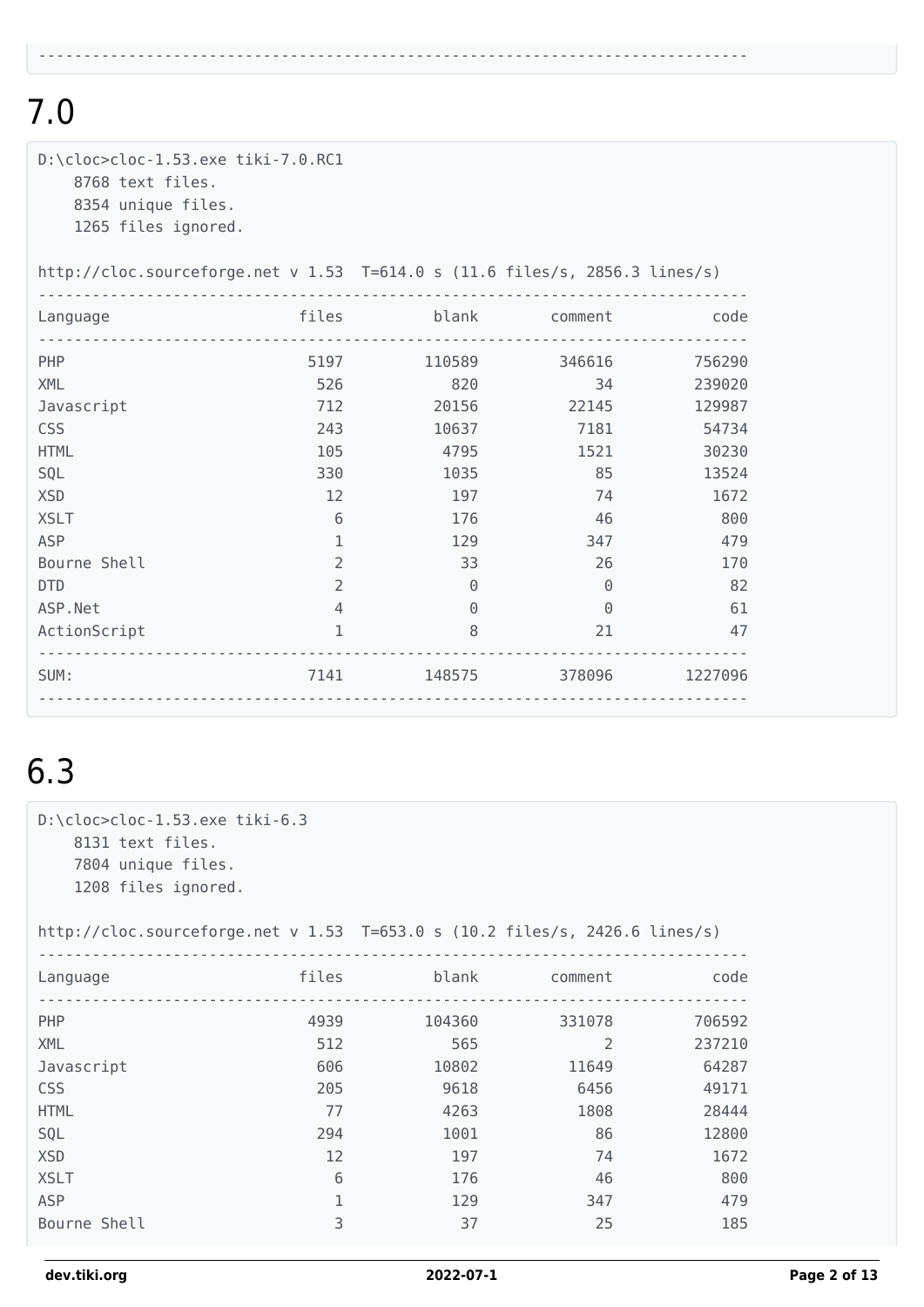| DTD          |      | $\Theta$               | $\left(\cdot\right)$ |         |
|--------------|------|------------------------|----------------------|---------|
| ASP.Net      | Д    | $\left( \cdot \right)$ | $(\cdot)$            |         |
| ActionScript |      | 8                      | 21                   |         |
| SUM:         | 6662 | 131156                 | 351592               | 1101830 |

D:\cloc>cloc-1.53.exe tikiwiki-3.8 6297 text files. 5978 unique files. 1087 files ignored.

http://cloc.sourceforge.net v 1.53 T=493.0 s (10.1 files/s, 3183.4 lines/s)

| Language     | files          | blank    | comment  | code   |
|--------------|----------------|----------|----------|--------|
| <b>PHP</b>   | 3537           | 86137    | 474385   | 547665 |
| <b>XML</b>   | 485            | 150      | 147      | 204961 |
| Javascript   | 563            | 17563    | 25267    | 95743  |
| CSS          | 161            | 6479     | 3258     | 35348  |
| SQL          | 95             | 8151     | 308      | 29780  |
| <b>HTML</b>  | 101            | 4170     | 1746     | 26088  |
| <b>XSLT</b>  | 8              | 200      | 53       | 988    |
| Bourne Shell | 3              | 39       | 14       | 150    |
| Perl         |                | 26       | 20       | 135    |
| ColdFusion   |                | 24       | 23       | 101    |
| <b>XSD</b>   |                | 28       | 28       | 98     |
| <b>DTD</b>   | $\overline{2}$ | $\Theta$ | $\Theta$ | 82     |
| ActionScript |                | 8        | 21       | 47     |
| SUM:         | 4959           | 122975   | 505270   | 941186 |

### Zend Framework

This is

```
D:\cloc>cloc-1.53.exe tiki-6.3\tiki-6.3\lib\core\Zend
   2736 text files.
    2736 unique files.
      9 files ignored.
http://cloc.sourceforge.net v 1.53 T=232.0 s (11.8 files/s, 2933.1 lines/s)
-------------------------------------------------------------------------------
Language files blank comment code
-------------------------------------------------------------------------------
XML 475 188 0 233973
PHP 2244 2244 44310 200648 200024
```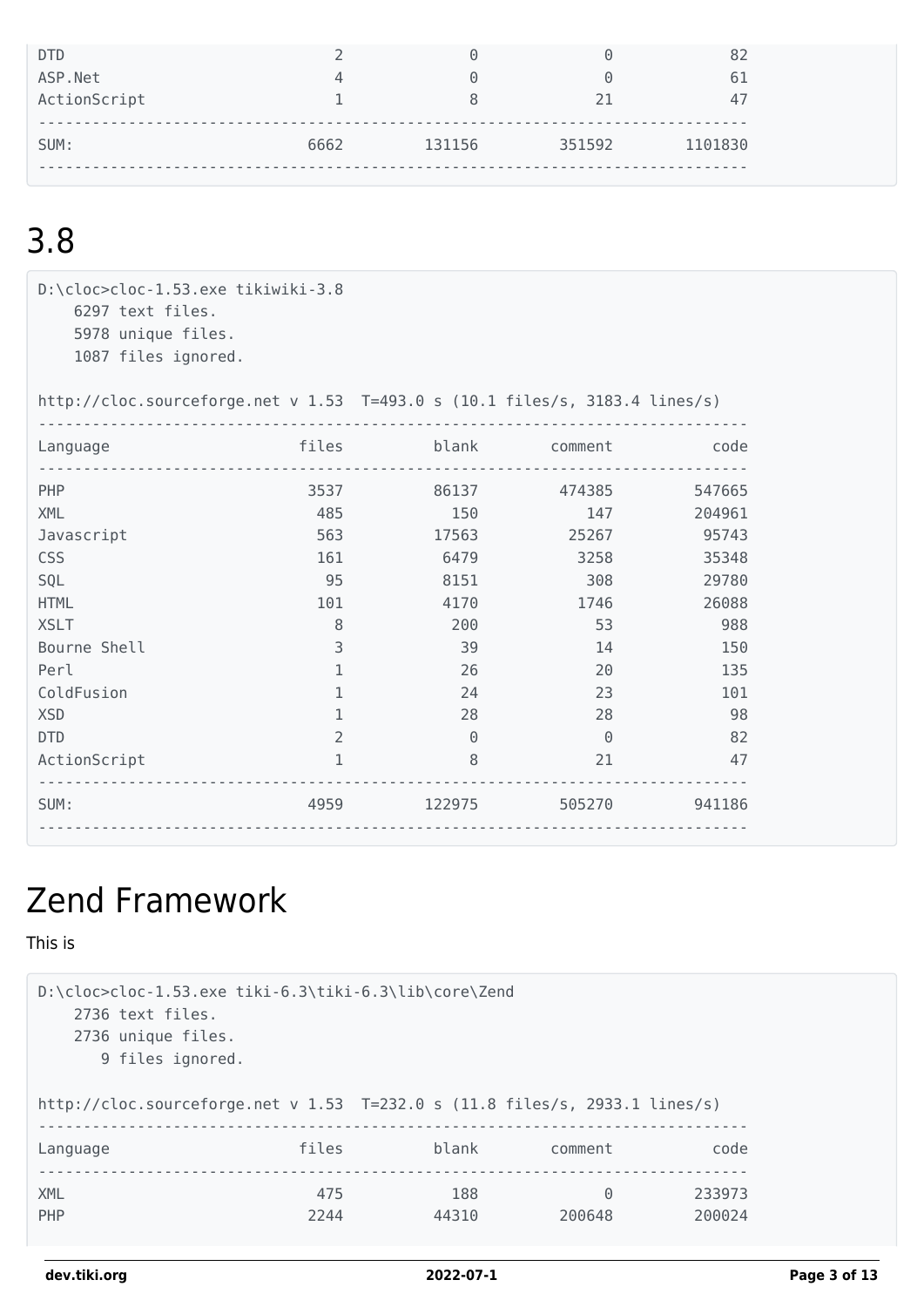# PHPLOC

<https://www.ohloh.net/p/phploc>

#### 1.9.11

First release of the 1.9.x series: 2005-04

| phploc of Tiki 1.9.11                                                      |          |                |
|----------------------------------------------------------------------------|----------|----------------|
| \$ php phploc.phar tikiwiki-1.9.11/<br>phploc 1.7.1 by Sebastian Bergmann. |          |                |
| Directories:                                                               | 270      |                |
| Files:                                                                     | 1414     |                |
| Lines of Code (LOC):                                                       | 454555   |                |
| Cyclomatic Complexity / Lines of Code:                                     | 0.14     |                |
| Comment Lines of Code (CLOC):                                              | 232297   |                |
| Non-Comment Lines of Code (NCLOC):                                         | 222258   |                |
| Namespaces:                                                                | $\Theta$ |                |
| Interfaces:                                                                | $\Theta$ |                |
| Traits:                                                                    | 0        |                |
| Classes:                                                                   | 475      |                |
| Abstract:                                                                  | $\Theta$ | (0.00%         |
| Concrete:                                                                  |          | 475 (100.00%)  |
| Average Class Length (NCLOC):                                              | 237      |                |
| Methods:                                                                   | 5627     |                |
| Scope:                                                                     |          |                |
| Non-Static:                                                                |          | 5627 (100.00%) |
| Static:                                                                    |          | 0(0.00%)       |
| Visibility:                                                                |          |                |
| Public:                                                                    |          | 5626 (99.98%)  |
| Non-Public:                                                                |          | 1(0.02%)       |
| Average Method Length (NCLOC):                                             | 20       |                |
| Cyclomatic Complexity / Number of Methods:                                 | 4.01     |                |
| Anonymous Functions:                                                       | 3        |                |
| Functions:                                                                 | 634      |                |
|                                                                            |          |                |

Constants: 498 Global constants: 498 Class constants: 0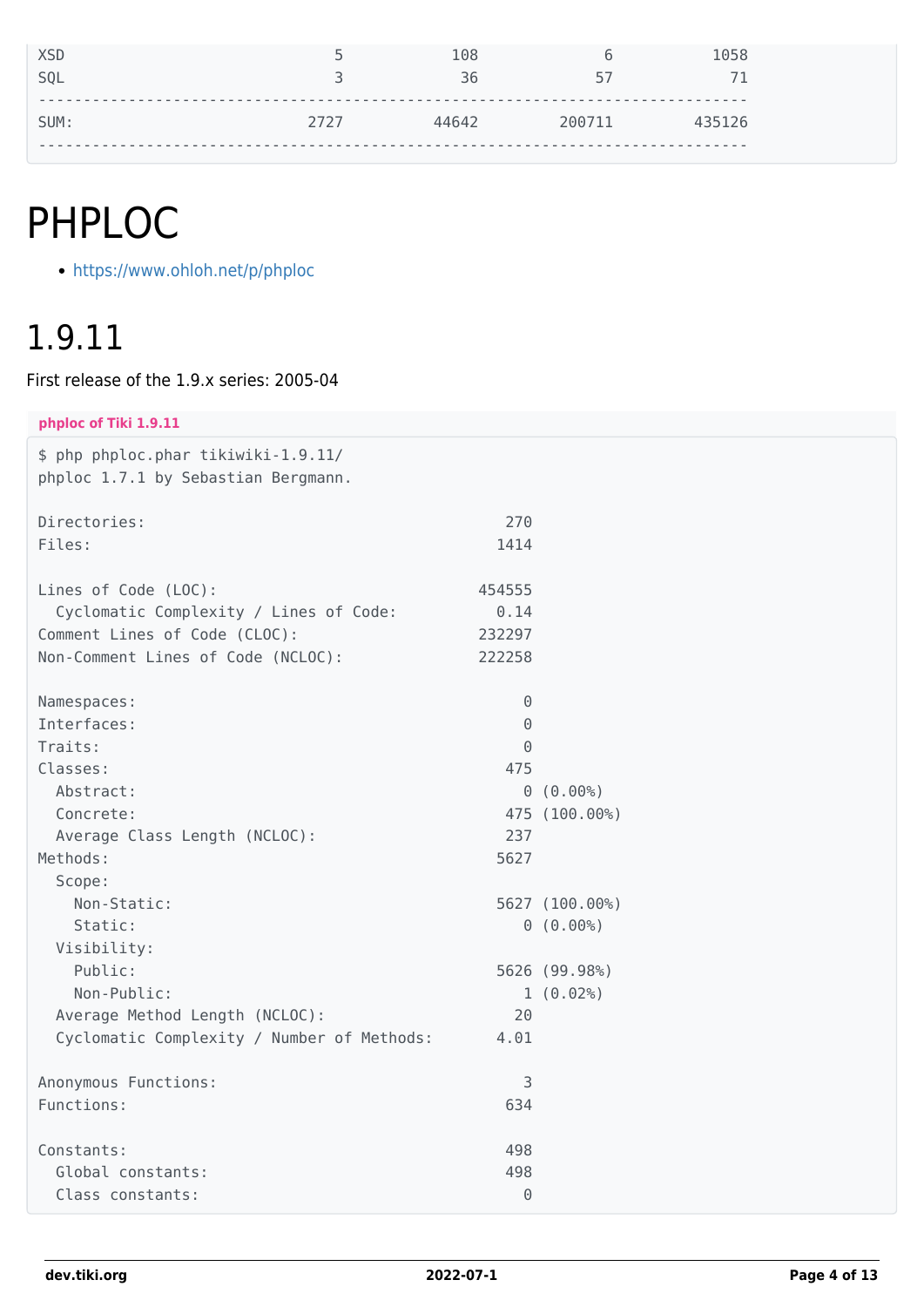First release of the 2.x series: 2008-08

**phploc of Tiki 2.4**

| \$ php phploc.phar tikiwiki-2.4/<br>phploc 1.7.1 by Sebastian Bergmann. |              |               |
|-------------------------------------------------------------------------|--------------|---------------|
| Directories:                                                            | 403          |               |
| Files:                                                                  | 2017         |               |
| Lines of Code (LOC):                                                    | 685005       |               |
| Cyclomatic Complexity / Lines of Code:                                  | 0.21         |               |
| Comment Lines of Code (CLOC):                                           | 433053       |               |
| Non-Comment Lines of Code (NCLOC):                                      | 251952       |               |
| Namespaces:                                                             | 0            |               |
| Interfaces:                                                             | $\mathbf{1}$ |               |
| Traits:                                                                 | $\Theta$     |               |
| Classes:                                                                | 1021         |               |
| Abstract:                                                               |              | 7(0.69%)      |
| Concrete:                                                               |              | 1014 (99.31%) |
| Average Class Length (NCLOC):                                           | 199          |               |
| Methods:                                                                | 9485         |               |
| Scope:                                                                  |              |               |
| Non-Static:                                                             |              | 9461 (99.75%) |
| Static:                                                                 |              | 24 (0.25%)    |
| Visibility:                                                             |              |               |
| Public:                                                                 |              | 9219 (97.20%) |
| Non-Public:                                                             |              | 266 (2.80%)   |
| Average Method Length (NCLOC):                                          | 21           |               |
| Cyclomatic Complexity / Number of Methods:                              | 4.53         |               |
| Anonymous Functions:                                                    | 4            |               |
| Functions:                                                              | 1005         |               |
| Constants:                                                              | 1041         |               |
| Global constants:                                                       | 953          |               |
| Class constants:                                                        | 88           |               |

#### 3.9

#### First release of the 3.x series: 2009-05

| phploc of Tiki 3.9                                                      |      |
|-------------------------------------------------------------------------|------|
| \$ php phploc.phar tikiwiki-3.9/<br>phploc 1.7.1 by Sebastian Bergmann. |      |
| Directories:                                                            | 707  |
| Files:                                                                  | 3607 |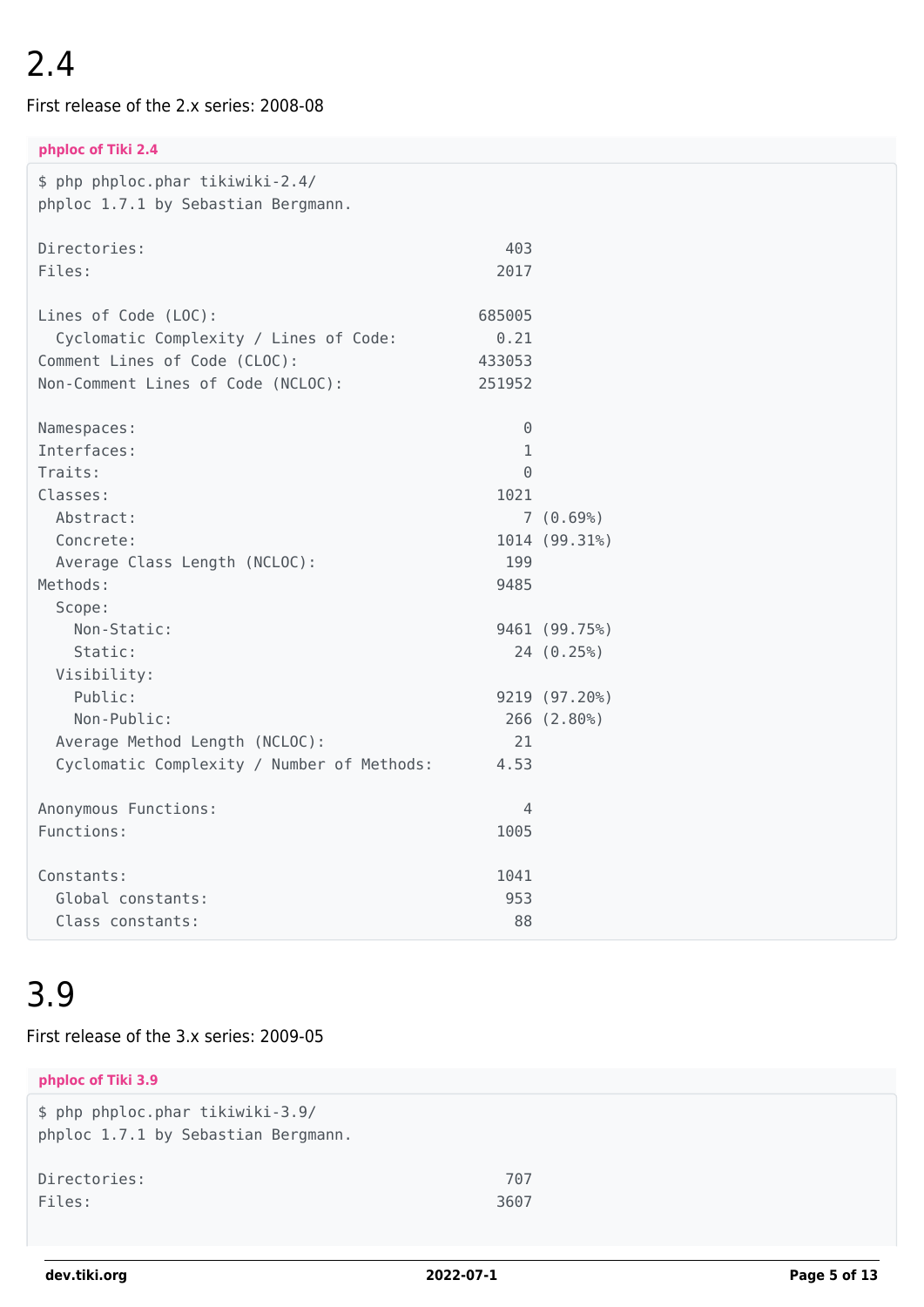| Lines of Code (LOC):                       | 1108169  |                |
|--------------------------------------------|----------|----------------|
| Cyclomatic Complexity / Lines of Code:     | 0.22     |                |
| Comment Lines of Code (CLOC):              | 764386   |                |
| Non-Comment Lines of Code (NCLOC):         | 343783   |                |
|                                            |          |                |
| Namespaces:                                | $\Theta$ |                |
| Interfaces:                                | 58       |                |
| Traits:                                    | $\Theta$ |                |
| Classes:                                   | 2573     |                |
| Abstract:                                  |          | 138 (5.36%)    |
| Concrete:                                  |          | 2435 (94.64%)  |
| Average Class Length (NCLOC):              | 148      |                |
| Methods:                                   | 20287    |                |
| Scope:                                     |          |                |
| Non-Static:                                |          | 19484 (96.04%) |
| Static:                                    |          | 803 (3.96%)    |
| Visibility:                                |          |                |
| Public:                                    |          | 17835 (87.91%) |
| Non-Public:                                |          | 2452 (12.09%)  |
| Average Method Length (NCLOC):             | 18       |                |
| Cyclomatic Complexity / Number of Methods: | 3.68     |                |
|                                            |          |                |
| Anonymous Functions:                       | 3        |                |
| Functions:                                 | 1200     |                |
|                                            |          |                |
| Constants:                                 | 4244     |                |
| Global constants:                          | 950      |                |
| Class constants:                           | 3294     |                |
|                                            |          |                |

First release of the 4.x series: 2009-11

| phloc of Tiki 4.3                                                       |          |               |
|-------------------------------------------------------------------------|----------|---------------|
| \$ php phploc.phar tikiwiki-4.3/<br>phploc 1.7.1 by Sebastian Bergmann. |          |               |
| Directories:                                                            | 826      |               |
| Files:                                                                  | 4275     |               |
| Lines of Code (LOC):                                                    | 1285693  |               |
| Cyclomatic Complexity / Lines of Code:                                  | 0.23     |               |
| Comment Lines of Code (CLOC):                                           | 923936   |               |
| Non-Comment Lines of Code (NCLOC):                                      | 361757   |               |
|                                                                         |          |               |
| Namespaces:                                                             | $\Theta$ |               |
| Interfaces:                                                             | 107      |               |
| Traits:                                                                 | $\Theta$ |               |
| Classes:                                                                | 3304     |               |
| Abstract:                                                               |          | 184 (5.57%)   |
| Concrete:                                                               |          | 3120 (94.43%) |
| Average Class Length (NCLOC):                                           | 135      |               |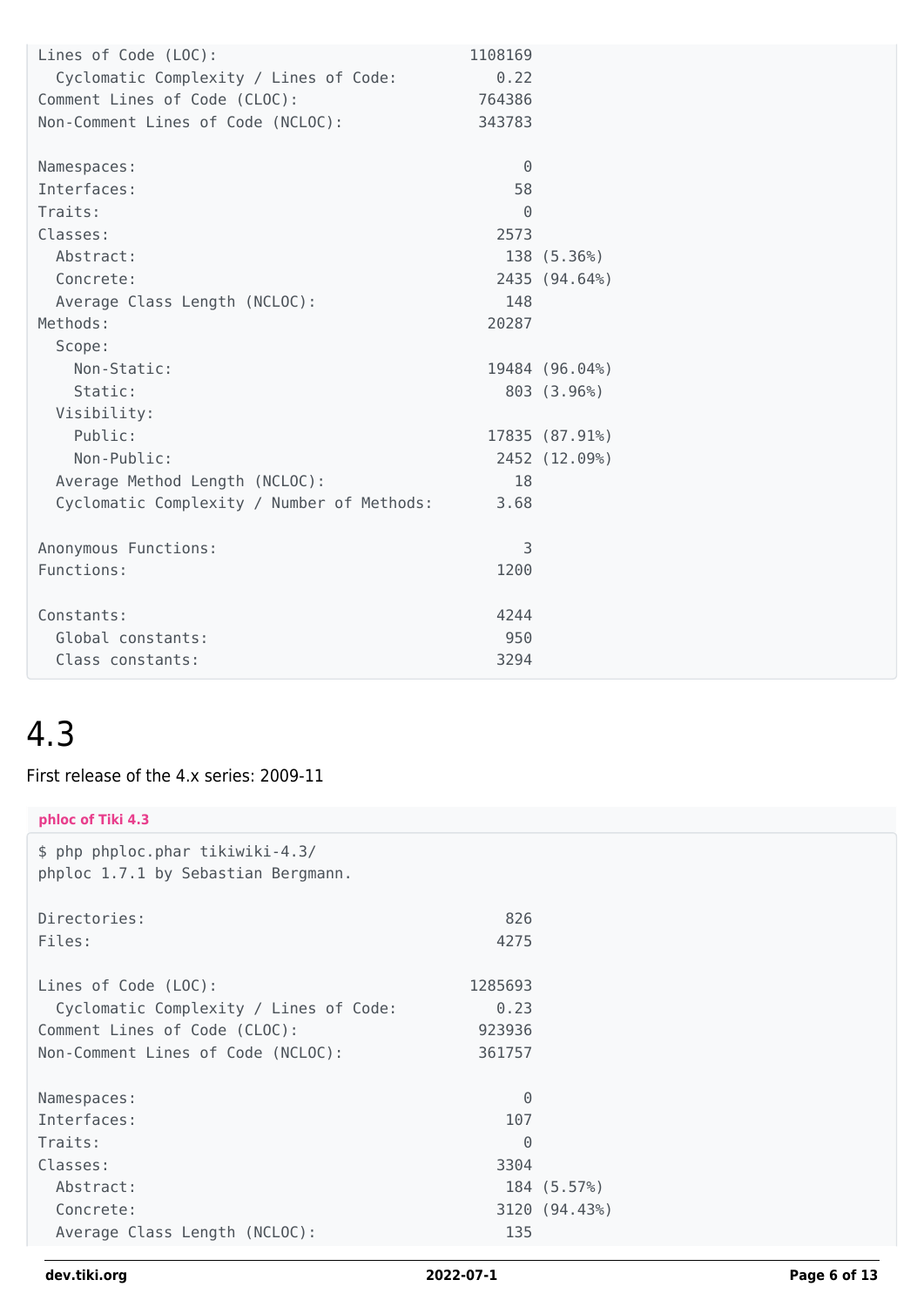| Methods:                                   | 24378          |
|--------------------------------------------|----------------|
| Scope:                                     |                |
| Non-Static:                                | 23267 (95.44%) |
| Static:                                    | 1111 (4.56%)   |
| Visibility:                                |                |
| Public:                                    | 21147 (86.75%) |
| Non-Public:                                | 3231 (13.25%)  |
| Average Method Length (NCLOC):             | 18             |
| Cyclomatic Complexity / Number of Methods: | 3.55           |
|                                            |                |
| Anonymous Functions:                       | 3              |
| Functions:                                 | 1538           |
|                                            |                |
| Constants:                                 | 4648           |
| Global constants:                          | 945            |
| Class constants:                           | 3703           |

#### First release of the 5.x series: 2010-06

| phloc of Tiki 5.4                                                   |          |                |
|---------------------------------------------------------------------|----------|----------------|
| \$ php phploc.phar tiki-5.4/<br>phploc 1.7.1 by Sebastian Bergmann. |          |                |
|                                                                     |          |                |
| Directories:                                                        | 1011     |                |
| Files:                                                              | 5133     |                |
| Lines of Code (LOC):                                                | 1110368  |                |
| Cyclomatic Complexity / Lines of Code:                              | 0.12     |                |
| Comment Lines of Code (CLOC):                                       | 378203   |                |
| Non-Comment Lines of Code (NCLOC):                                  | 732165   |                |
| Namespaces:                                                         | $\Theta$ |                |
| Interfaces:                                                         | 136      |                |
| Traits:                                                             | $\Theta$ |                |
| Classes:                                                            | 3914     |                |
| Abstract:                                                           |          | 229 (5.85%)    |
| Concrete:                                                           |          | 3685 (94.15%)  |
| Average Class Length (NCLOC):                                       | 130      |                |
| Methods:                                                            | 28069    |                |
| Scope:                                                              |          |                |
| Non-Static:                                                         |          | 26671 (95.02%) |
| Static:                                                             |          | 1398 (4.98%)   |
| Visibility:                                                         |          |                |
| Public:                                                             |          | 23927 (85.24%) |
| Non-Public:                                                         |          | 4142 (14.76%)  |
| Average Method Length (NCLOC):                                      | 18       |                |
| Cyclomatic Complexity / Number of Methods:                          | 3.48     |                |
| Anonymous Functions:                                                | 3        |                |
| Functions:                                                          | 1724     |                |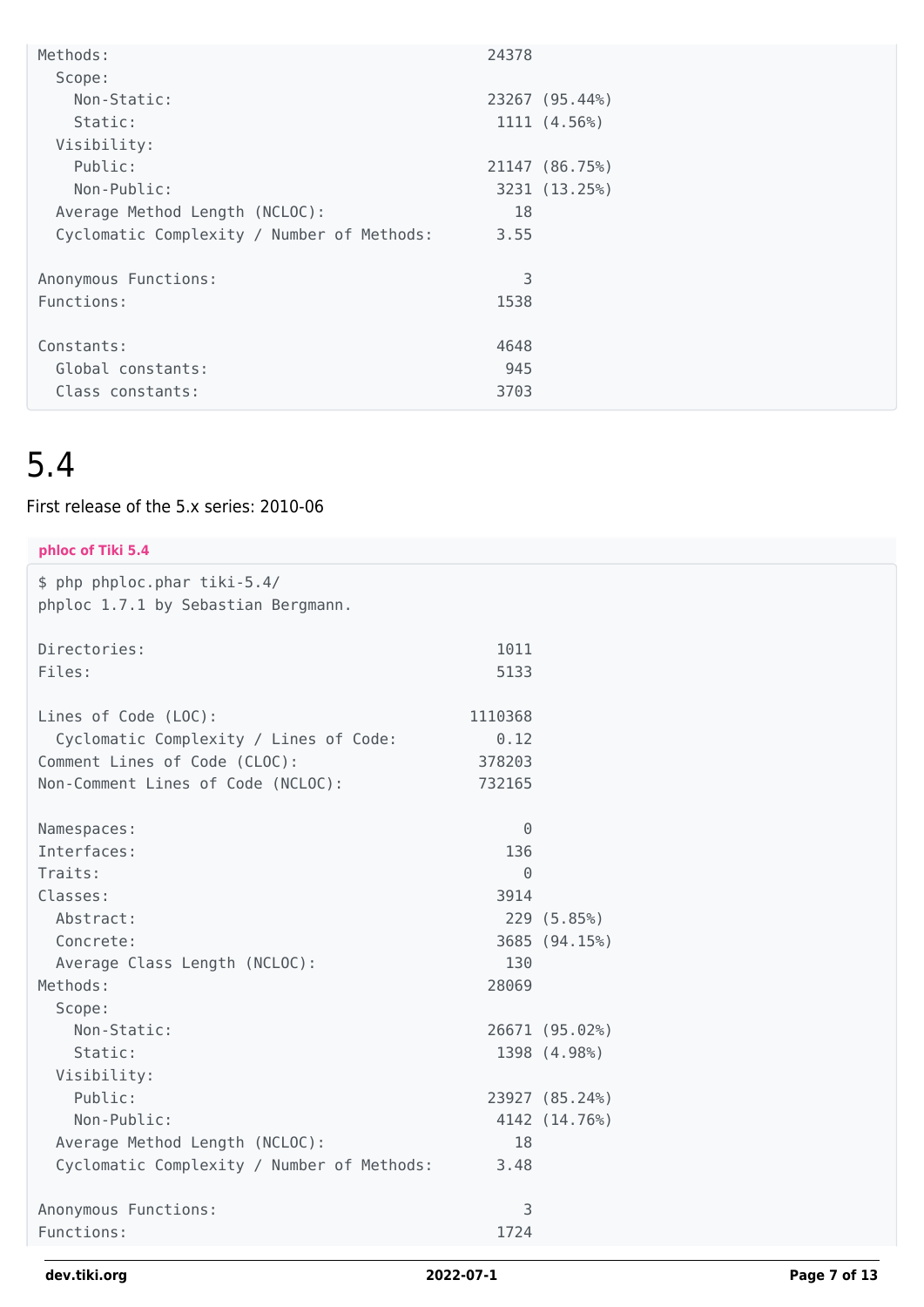| Constants:        | 5067 |
|-------------------|------|
| Global constants: | 1002 |
| Class constants:  | 4065 |

#### First release of the 6.x series: 2010-11

| phloc of Tiki 6.8                                                   |          |                |
|---------------------------------------------------------------------|----------|----------------|
| \$ php phploc.phar tiki-6.8/<br>phploc 1.7.1 by Sebastian Bergmann. |          |                |
|                                                                     |          |                |
| Directories:                                                        | 976      |                |
| Files:                                                              | 5236     |                |
|                                                                     |          |                |
| Lines of Code (LOC):                                                | 1181233  |                |
| Cyclomatic Complexity / Lines of Code:                              | 0.12     |                |
| Comment Lines of Code (CLOC):                                       | 396085   |                |
| Non-Comment Lines of Code (NCLOC):                                  | 785148   |                |
|                                                                     |          |                |
| Namespaces:                                                         | $\Theta$ |                |
| Interfaces:                                                         | 138      |                |
| Traits:                                                             | $\Theta$ |                |
| Classes:                                                            | 4251     |                |
| Abstract:                                                           |          | 236 (5.55%)    |
| Concrete:                                                           | 128      | 4015 (94.45%)  |
| Average Class Length (NCLOC):<br>Methods:                           | 29608    |                |
| Scope:                                                              |          |                |
| Non-Static:                                                         |          | 28100 (94.91%) |
| Static:                                                             |          | 1508 (5.09%)   |
| Visibility:                                                         |          |                |
| Public:                                                             |          | 25226 (85.20%) |
| Non-Public:                                                         |          | 4382 (14.80%)  |
| Average Method Length (NCLOC):                                      | 18       |                |
| Cyclomatic Complexity / Number of Methods:                          | 3.49     |                |
|                                                                     |          |                |
| Anonymous Functions:                                                | 5        |                |
| Functions:                                                          | 1795     |                |
| Constants:                                                          | 5666     |                |
| Global constants:                                                   | 965      |                |
| Class constants:                                                    | 4701     |                |

#### 7.2

#### First release of the 7.x series: 2011-06

#### **phploc of Tiki 7.2**

```
$ php phploc.phar tiki-7.2
```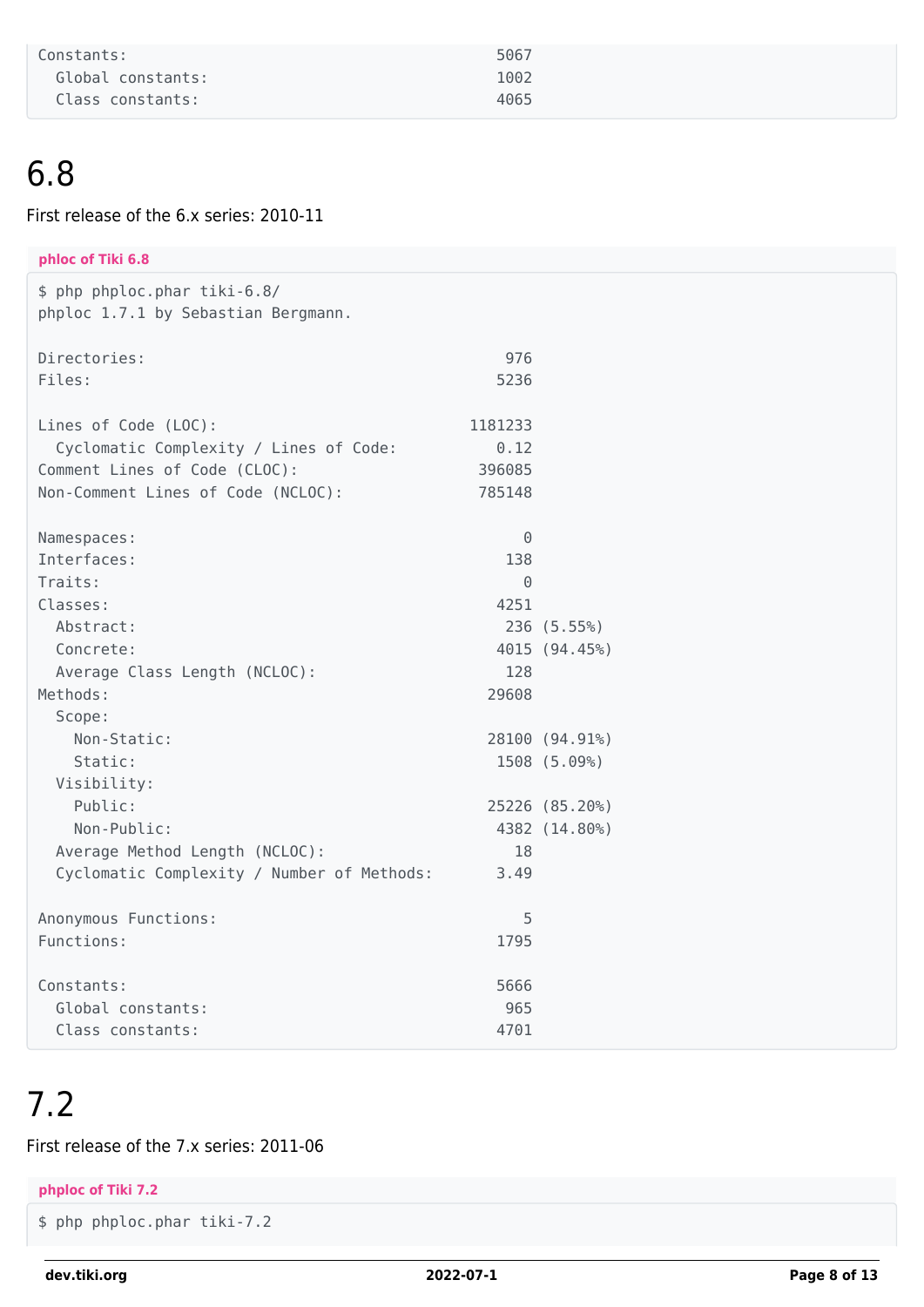| phploc 1.7.1 by Sebastian Bergmann.        |          |                |
|--------------------------------------------|----------|----------------|
| Directories:                               | 1018     |                |
| Files:                                     | 5461     |                |
| Lines of Code (LOC):                       | 1221220  |                |
| Cyclomatic Complexity / Lines of Code:     | 0.12     |                |
| Comment Lines of Code (CLOC):              | 402302   |                |
| Non-Comment Lines of Code (NCLOC):         | 818918   |                |
| Namespaces:                                | $\Theta$ |                |
| Interfaces:                                | 158      |                |
| Traits:                                    | $\Theta$ |                |
| Classes:                                   | 4406     |                |
| Abstract:                                  |          | 245 (5.56%)    |
| Concrete:                                  |          | 4161 (94.44%)  |
| Average Class Length (NCLOC):              | 127      |                |
| Methods:                                   | 30367    |                |
| Scope:                                     |          |                |
| Non-Static:                                |          | 28870 (95.07%) |
| Static:                                    |          | 1497 (4.93%)   |
| Visibility:                                |          |                |
| Public:                                    |          | 25734 (84.74%) |
| Non-Public:                                |          | 4633 (15.26%)  |
| Average Method Length (NCLOC):             | 18       |                |
| Cyclomatic Complexity / Number of Methods: | 3.46     |                |
| Anonymous Functions:                       | 7        |                |
| Functions:                                 | 1744     |                |
| Constants:                                 | 5747     |                |
| Global constants:                          | 930      |                |
| Class constants:                           | 4817     |                |

#### First release of the 8.x series: 2011-11

| phploc of Tiki 8.5                                                  |          |
|---------------------------------------------------------------------|----------|
| \$ php phploc.phar tiki-8.5/<br>phploc 1.7.1 by Sebastian Bergmann. |          |
| Directories:                                                        | 1038     |
| Files:                                                              | 5647     |
| Lines of Code (LOC):                                                | 1184504  |
| Cyclomatic Complexity / Lines of Code:                              | 0.13     |
| Comment Lines of Code (CLOC):                                       | 403479   |
| Non-Comment Lines of Code (NCLOC):                                  | 781025   |
| Namespaces:                                                         | $\Theta$ |
| Interfaces:                                                         | 163      |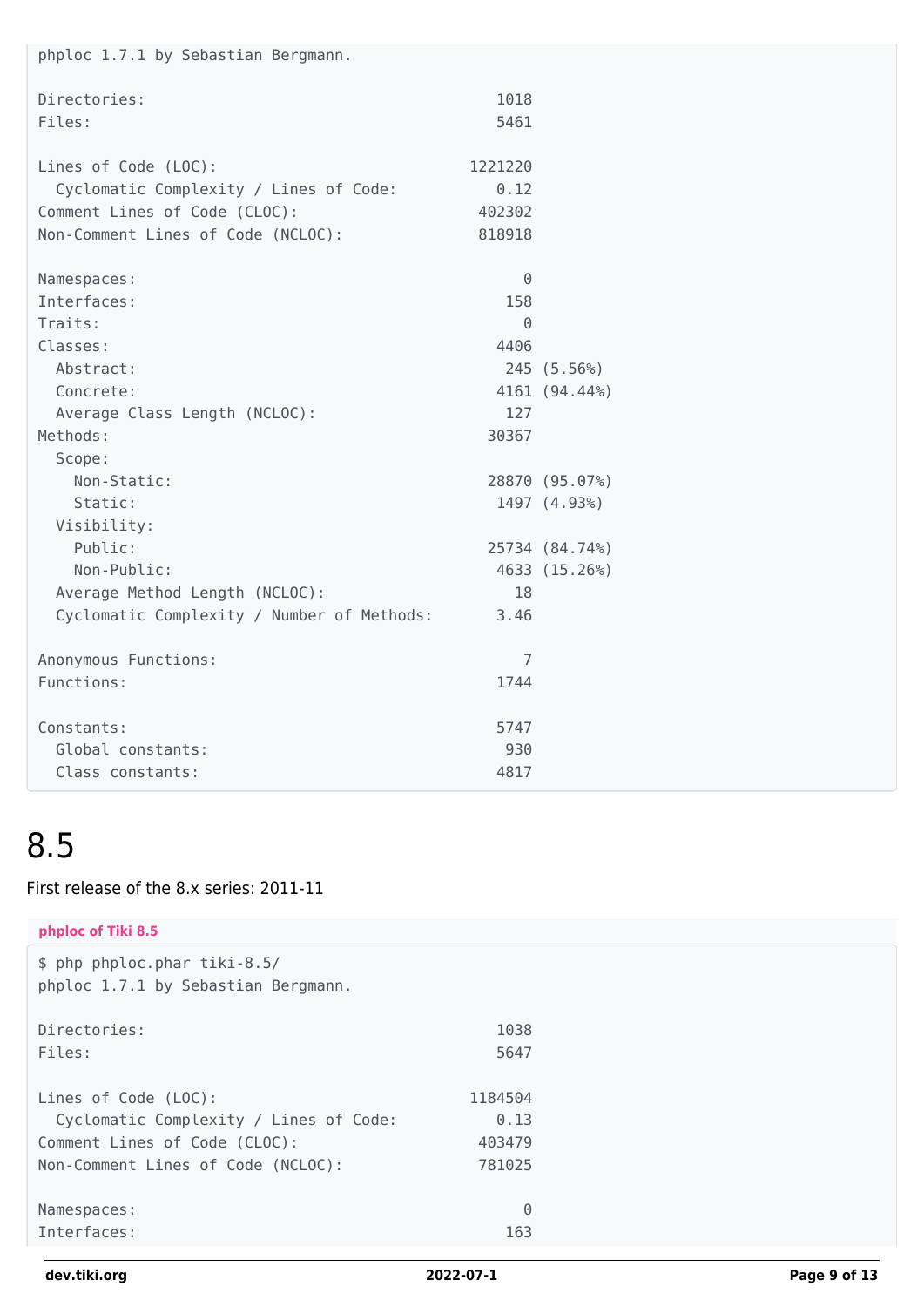| Traits:                                    | $\Theta$ |                |
|--------------------------------------------|----------|----------------|
|                                            |          |                |
| Classes:                                   | 4596     |                |
| Abstract:                                  |          | 252 (5.48%)    |
| Concrete:                                  |          | 4344 (94.52%)  |
| Average Class Length (NCLOC):              | 125      |                |
| Methods:                                   | 31696    |                |
| Scope:                                     |          |                |
| Non-Static:                                |          | 30006 (94.67%) |
| Static:                                    |          | 1690 (5.33%)   |
| Visibility:                                |          |                |
| Public:                                    |          | 26785 (84.51%) |
| Non-Public:                                |          | 4911 (15.49%)  |
| Average Method Length (NCLOC):             | 18       |                |
| Cyclomatic Complexity / Number of Methods: | 3.40     |                |
|                                            |          |                |
| Anonymous Functions:                       | 3        |                |
| Functions:                                 | 1774     |                |
|                                            |          |                |
| Constants:                                 | 5867     |                |
| Global constants:                          | 861      |                |
| Class constants:                           | 5006     |                |

#### First release of the 9.x series: 2012-06

| phploc of Tiki 9.2                     |          |                |
|----------------------------------------|----------|----------------|
| \$ php phploc.phar tiki-9.2/           |          |                |
| phploc 1.7.1 by Sebastian Bergmann.    |          |                |
|                                        |          |                |
| Directories:                           | 1160     |                |
| Files:                                 | 6163     |                |
|                                        |          |                |
| Lines of Code (LOC):                   | 1281719  |                |
| Cyclomatic Complexity / Lines of Code: | 0.13     |                |
| Comment Lines of Code (CLOC):          | 436256   |                |
| Non-Comment Lines of Code (NCLOC):     | 845463   |                |
|                                        |          |                |
| Namespaces:                            | $\Theta$ |                |
| Interfaces:                            | 172      |                |
| Traits:                                | $\Theta$ |                |
| Classes:                               | 4780     |                |
| Abstract:                              |          | 275 (5.75%)    |
| Concrete:                              |          | 4505 (94.25%)  |
| Average Class Length (NCLOC):          | 131      |                |
| Methods:                               | 33470    |                |
| Scope:                                 |          |                |
| Non-Static:                            |          | 31594 (94.39%) |
| Static:                                |          | 1876 (5.61%)   |
| Visibility:                            |          |                |
| Public:                                |          | 28188 (84.22%) |
| Non-Public:                            |          | 5282 (15.78%)  |
|                                        |          |                |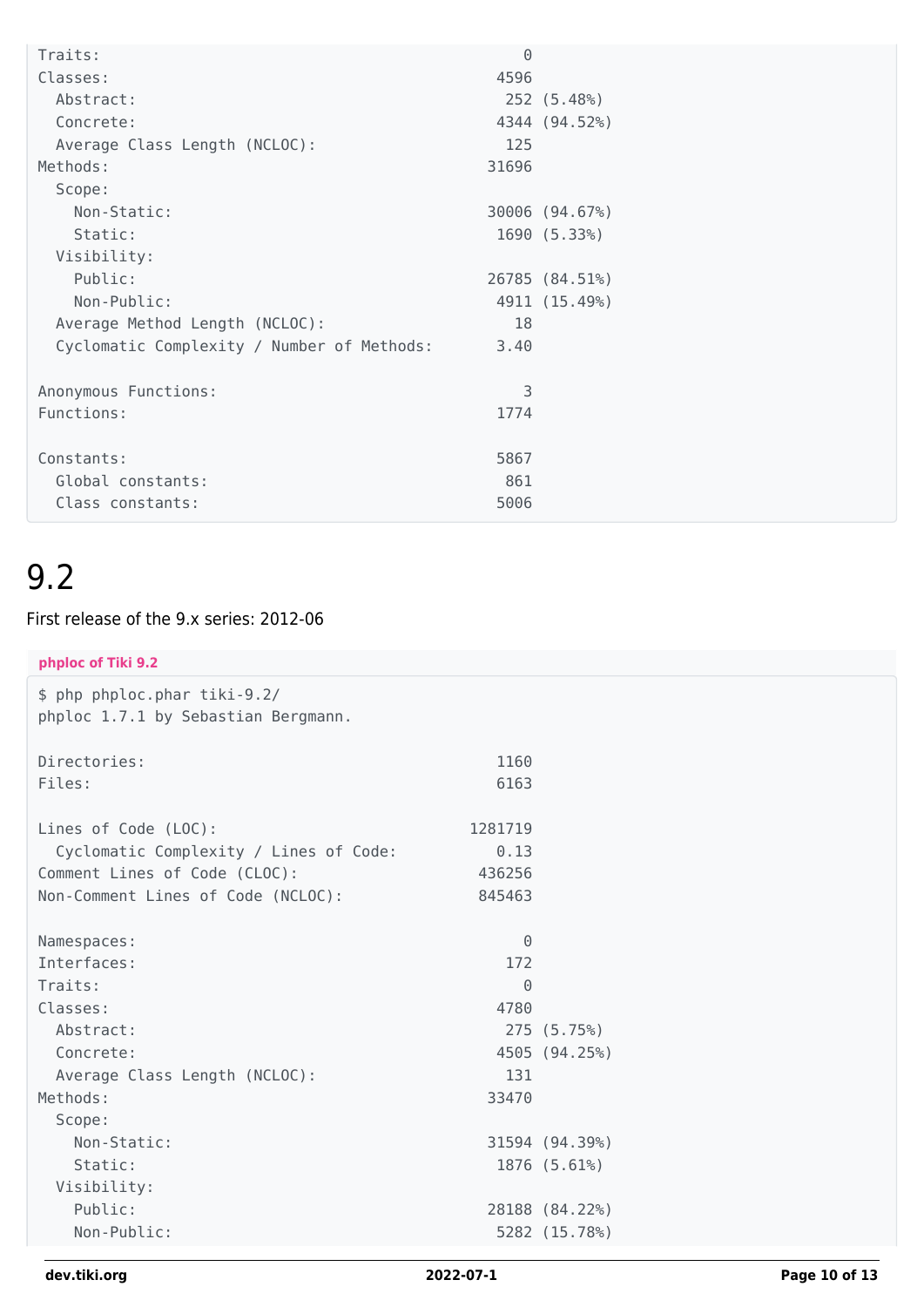| Average Method Length (NCLOC):             | 18   |
|--------------------------------------------|------|
| Cyclomatic Complexity / Number of Methods: | 3.44 |
| Anonymous Functions:                       | 3    |
| Functions:                                 | 1885 |
| Constants:                                 | 6021 |
| Global constants:                          | 980  |
| Class constants:                           | 5041 |

#### **phploc of Zend Framework in Tiki 9.2**

| \$ php phploc.phar tiki-9.2/lib/core/Zend/<br>phploc 1.7.1 by Sebastian Bergmann. |                |                |
|-----------------------------------------------------------------------------------|----------------|----------------|
| Directories:                                                                      | 495            |                |
| Files:                                                                            | 2379           |                |
| Lines of Code (LOC):                                                              | 470465         |                |
| Cyclomatic Complexity / Lines of Code:                                            | 0.11           |                |
| Comment Lines of Code (CLOC):                                                     | 219665         |                |
| Non-Comment Lines of Code (NCLOC):                                                | 250800         |                |
| Namespaces:                                                                       | $\Theta$       |                |
| Interfaces:                                                                       | 119            |                |
| Traits:                                                                           | $\Theta$       |                |
| Classes:                                                                          | 2258           |                |
| Abstract:                                                                         |                | 194 (8.59%)    |
| Concrete:                                                                         |                | 2064 (91.41%)  |
| Average Class Length (NCLOC):                                                     | 114            |                |
| Methods:                                                                          | 15714          |                |
| Scope:                                                                            |                |                |
| Non-Static:                                                                       |                | 14619 (93.03%) |
| Static:                                                                           |                | 1095 (6.97%)   |
| Visibility:                                                                       |                |                |
| Public:                                                                           |                | 12401 (78.92%) |
| Non-Public:                                                                       |                | 3313 (21.08%)  |
| Average Method Length (NCLOC):                                                    | 16             |                |
| Cyclomatic Complexity / Number of Methods:                                        | 2.80           |                |
| Anonymous Functions:                                                              | $\overline{2}$ |                |
| Functions:                                                                        | $\Theta$       |                |
| Constants:                                                                        | 3767           |                |
| Global constants:                                                                 | 2              |                |
| Class constants:                                                                  | 3765           |                |

#### 12.0

**phploc of Tiki 12.0**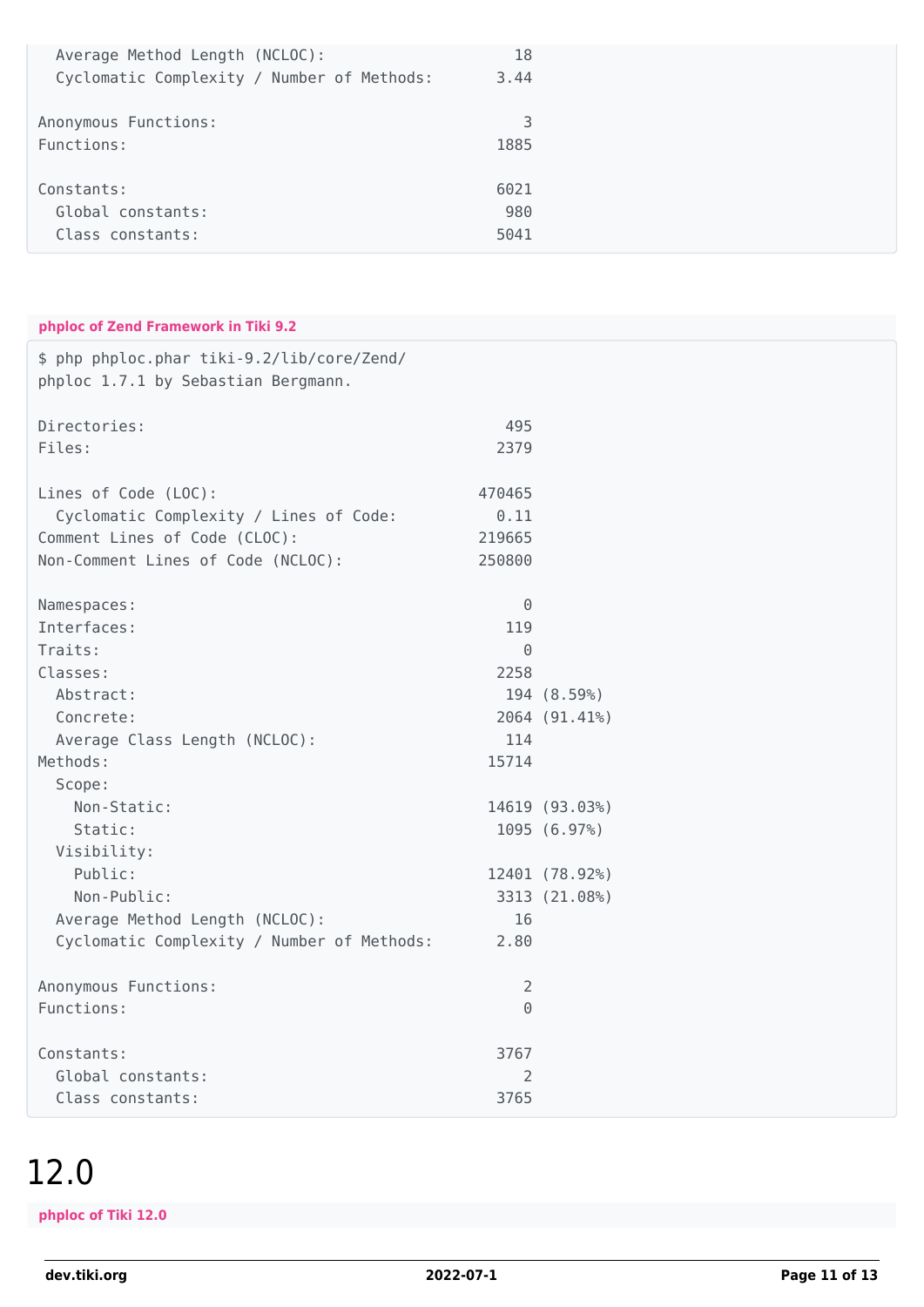| phploc\$ php phploc.phar tiki-12.0<br>phploc 2.0.4 by Sebastian Bergmann. |          |                                   |
|---------------------------------------------------------------------------|----------|-----------------------------------|
| Directories                                                               | 1467     |                                   |
| Files                                                                     | 7670     |                                   |
|                                                                           |          |                                   |
| Size                                                                      |          |                                   |
| Lines of Code (LOC)                                                       | 1566541  |                                   |
| Comment Lines of Code (CLOC)                                              |          | 466975 (29.81%)                   |
| Non-Comment Lines of Code (NCLOC)                                         |          | 1099566 (70.19%)                  |
| Logical Lines of Code (LLOC)                                              |          | 322113 (20.56%)                   |
| Classes                                                                   |          | 261551 (81.20%)                   |
| Average Class Length                                                      | 39       |                                   |
| Average Method Length                                                     | 6        |                                   |
| Functions                                                                 |          | 24440 (7.59%)                     |
| Average Function Length                                                   | 10       |                                   |
| Not in classes or functions                                               |          | 36122 (11.21%)                    |
| Complexity                                                                |          |                                   |
| Cyclomatic Complexity / LLOC                                              | 0.39     |                                   |
| Cyclomatic Complexity / Number of Methods                                 | 3.35     |                                   |
|                                                                           |          |                                   |
| Dependencies                                                              |          |                                   |
| Global Accesses                                                           | 26023    |                                   |
| Global Constants                                                          |          | 6460 (24.82%)                     |
| Global Variables                                                          |          | 4284 (16.46%)                     |
| Super-Global Variables                                                    |          | 15279 (58.71%)                    |
| Attribute Accesses                                                        | 97255    |                                   |
| Non-Static                                                                |          | 94385 (97.05%)                    |
| Static                                                                    |          | 2870 (2.95%)                      |
| Method Calls                                                              | 121237   |                                   |
| Non-Static<br>Static                                                      |          | 107572 (88.73%)<br>13665 (11.27%) |
|                                                                           |          |                                   |
| Structure                                                                 |          |                                   |
| Namespaces                                                                | 32       |                                   |
| Interfaces                                                                | 248      |                                   |
| Traits                                                                    | $\Theta$ |                                   |
| Classes                                                                   | 6606     |                                   |
| Abstract Classes                                                          |          | 447 (6.77%)                       |
| Concrete Classes                                                          |          | 6159 (93.23%)                     |
| Methods                                                                   | 42230    |                                   |
| Scope                                                                     |          |                                   |
| Non-Static Methods                                                        |          | 39999 (94.72%)                    |
| Static Methods                                                            |          | 2231 (5.28%)                      |
| Visibility<br>Public Method                                               |          | 37453 (88.69%)                    |
| Non-Public Methods                                                        |          | 4777 (11.31%)                     |
| Functions                                                                 | 2422     |                                   |
| Named Functions                                                           |          | 2213 (91.37%)                     |
| Anonymous Functions                                                       |          | 209 (8.63%)                       |
| Constants                                                                 | 7637     |                                   |
| Global Constants                                                          |          | 1092 (14.30%)                     |